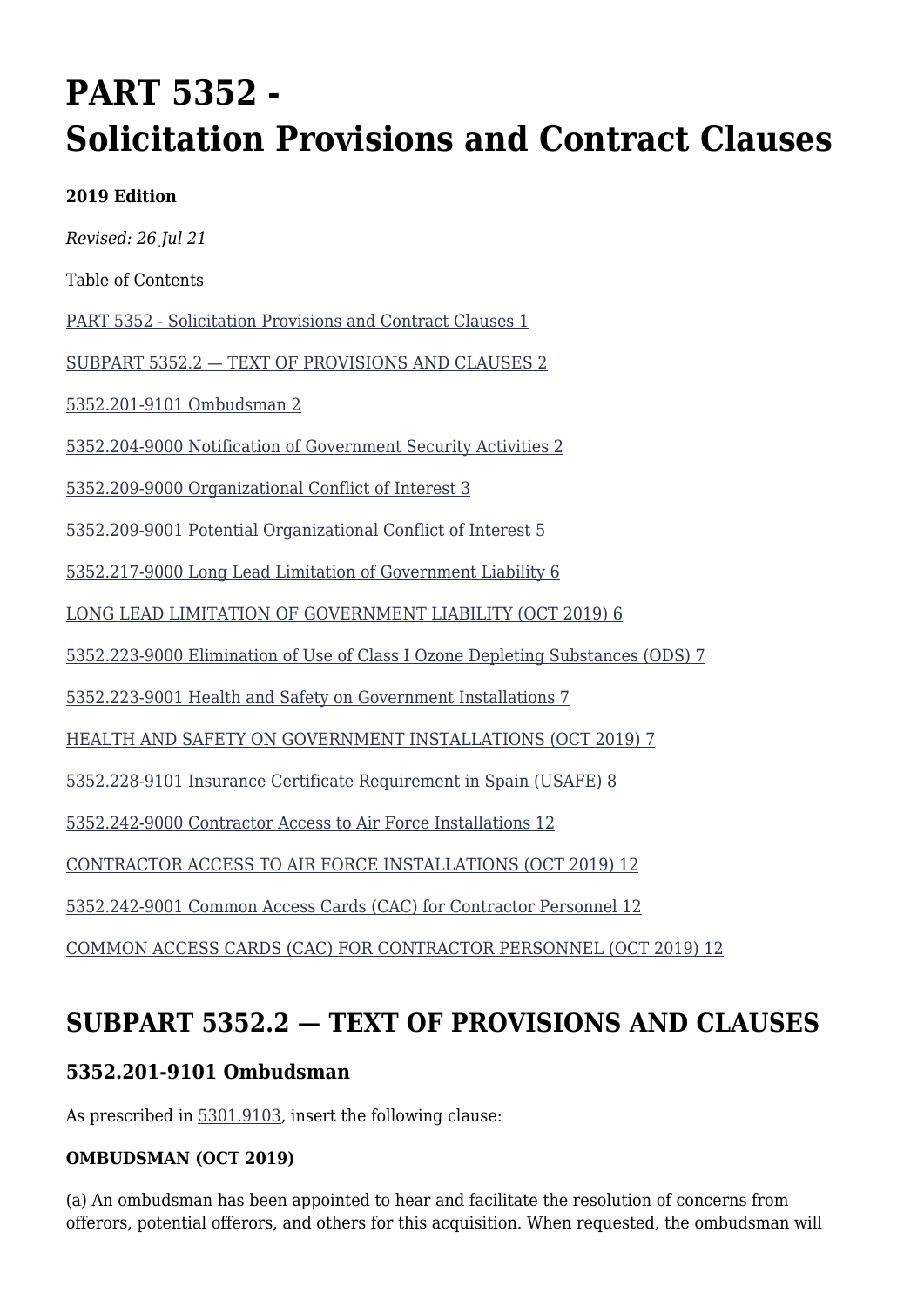maintain strict confidentiality as to the source of the concern. The existence of the ombudsman does not affect the authority of the program manager, contracting officer, or source selection official. Further, the ombudsman does not participate in the evaluation of proposals, the source selection process, or the adjudication of protests or formal contract disputes. The ombudsman may refer the interested party to another official who can resolve the concern.

(b) Before consulting with an ombudsman, interested parties must first address their concerns, issues, disagreements, and/or recommendations to the contracting officer for resolution. Consulting an ombudsman does not alter or postpone the timelines for any other processes (e.g., agency level bid protests, GAO bid protests, requests for debriefings, employee-employer actions, contests of OMB Circular A-76 competition performance decisions).

(c) If resolution cannot be made by the contracting officer, the interested party may contact the ombudsman, [Insert names, addresses, telephone numbers, facsimile numbers, and e-mail addresses of Center/MAJCOM/DRU/AFRCO/SMC ombudsman/ombudsmen]. Concerns, issues, disagreements, and recommendations that cannot be resolved at the Center/MAJCOM/DRU/SMC ombudsman level, may be brought by the interested party for further consideration to the Air Force ombudsman, Associate Deputy Assistant Secretary (ADAS) (Contracting), SAF/AQC, 1060 Air Force Pentagon, Washington DC 20330-1060, phone number (571) 256-2395, facsimile number (571) 256-2431.

(d) The ombudsman has no authority to render a decision that binds the agency.

(e) Do not contact the ombudsman to request copies of the solicitation, verify offer due date, or clarify technical requirements. Such inquiries shall be directed to the contracting officer. (End of clause)

## **5352.204-9000 Notification of Government Security Activities**

As prescribed in [5304.404-90,](https://origin-www.acquisition.gov/%5Brp:link:affars-part-5304%5D#p530440490) insert the following clause in solicitations and contracts:

### **NOTIFICATION OF GOVERNMENT SECURITY ACTIVITIES (MAY 2021)**

This contract contains a [DD Form 254,](http://www.esd.whs.mil/Portals/54/Documents/DD/forms/dd/dd0254.pdf) DOD Contract Security Classification Specification, and requires performance at a government location in the U.S. or overseas. Prior to beginning operations involving classified information on an installation identified on the [DD Form 254,](http://www.esd.whs.mil/Portals/54/Documents/DD/forms/dd/dd0254.pdf) the contractor shall take the following actions:

(a) At least thirty days prior to beginning operations, notify the Information Protection Office shown in the distribution block of the [DD Form 254](http://www.esd.whs.mil/Portals/54/Documents/DD/forms/dd/dd0254.pdf) as to:

(1) The name, address, and telephone number of this contract company's representative and designated alternate in the U.S. or overseas area, as appropriate;

(2) The contract number and military contracting command;

(3) The highest classification category of defense information to which contractor employees will have access;

(4) The Air Force installations in the U.S. (in overseas areas, identify only the APO number(s)) where the contract work will be performed;

(5) The date contractor operations will begin on base in the U.S. or in the overseas area;

(6) The estimated completion date of operations on base in the U.S. or in the overseas area; and,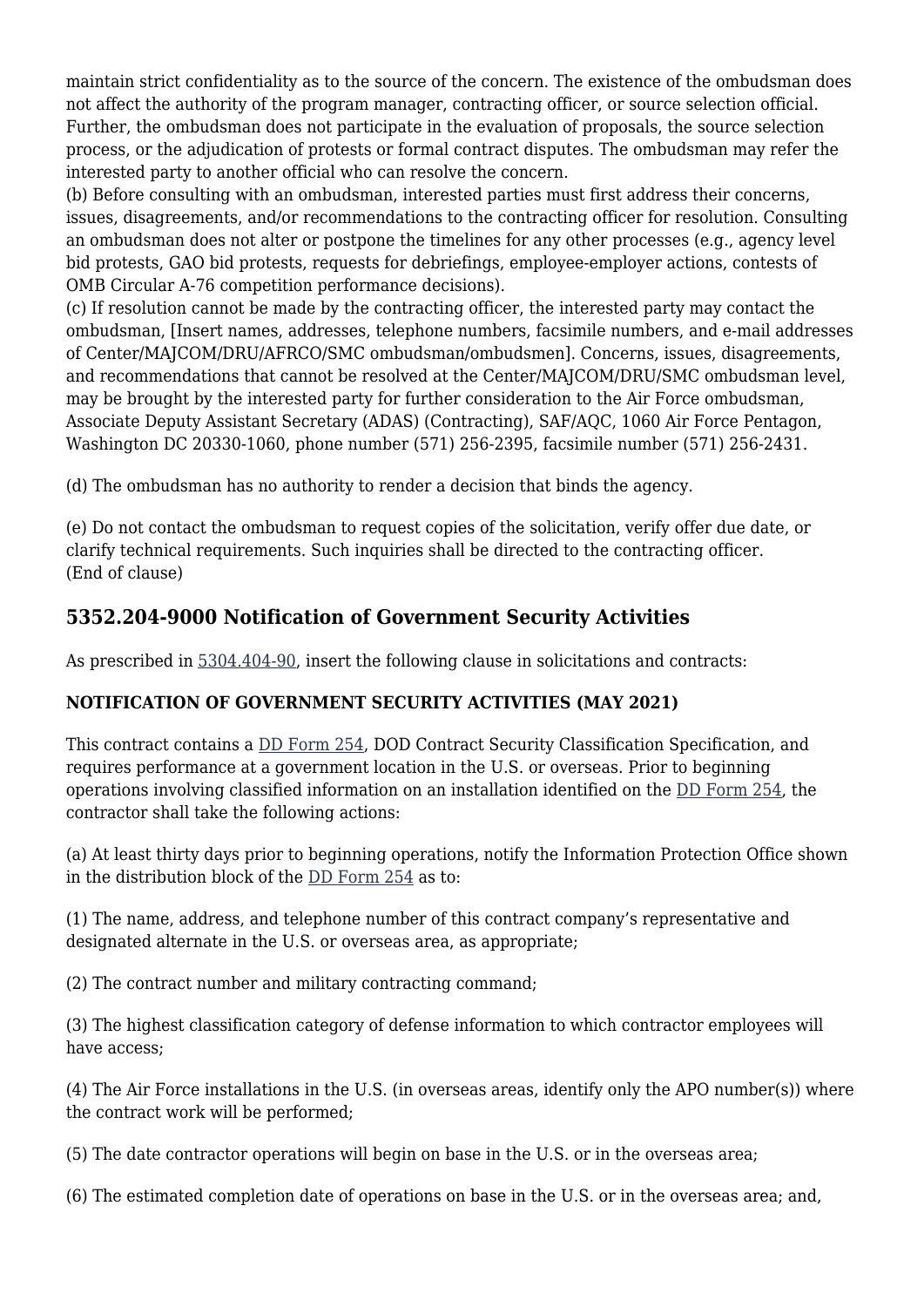(7) Any changes to information previously provided under this clause.

(End of clause)

## **5352.209-9000 Organizational Conflict of Interest**

As prescribed in [AFFARS 5309.507-2\(a\),](https://origin-www.acquisition.gov/%5Brp:link:affars-part-5309%5D) insert the following clause, substantially as written, in Section I:

## **ORGANIZATIONAL CONFLICT OF INTEREST (OCT 2019)**

(a) The following restrictions and definitions apply to prevent conflicting roles which may bias the Contractor's judgment or objectivity, or to preclude the Contractor from obtaining an unfair competitive advantage in concurrent or future acquisitions.

(1) Descriptions or definitions:

"Contractor" means the business entity receiving the award of this contract, its parents, affiliates, divisions and subsidiaries.

"Development" means all efforts towards solution of broadly-defined problems. This may encompass research, evaluating technical feasibility, proof of design and test, or engineering of programs not yet approved for acquisition or operation.

"Proprietary Information" means all information designated as proprietary in accordance with law and regulation, and held in confidence or disclosed under restriction to prevent uncontrolled distribution. Examples include limited or restricted data, trade secrets, sensitive financial information, and computer software; and may appear in cost and pricing data or involve classified information.

"System" means the system that is the subject of this contract.

"System Life" means all phases of the system's development, production, or support.

"Systems Engineering" means preparing specifications, identifying and resolving interface problems, developing test requirements, evaluating test data, and supervising design.

"Technical Direction" means developing work statements, determining parameters, directing other Contractors' operations, or resolving technical controversies.

(2) Restrictions: The Contractor shall perform systems engineering and/or technical direction, but will not have overall contractual responsibility for the system's development, integration, assembly and checkout, or production. The parties recognize that the Contractor shall occupy a highly influential and responsible position in determining the system's basic concepts and supervising their execution by other Contractors. The Contractor's judgment and recommendations must be objective, impartial, and independent. To avoid the prospect of the Contractor's judgment or recommendations being influenced by its own products or capabilities, it is agreed that the Contractor is precluded for the life of the system from award of a DoD contract to supply the system or any of its major components, and from acting as a subcontractor or consultant to a DoD supplier for the system or any of its major components.

(End of clause)

**ALTERNATE I (OCT 2019).** As prescribed in [AFFARS 5309.507-2\(a\)\(2\)](https://origin-www.acquisition.gov/%5Brp:link:affars-part-5309%5D), either substitute paragraph (a)(2) of the basic clause with one or both of the following paragraphs, or use one or both in addition to the basic paragraph (a)(2). Use these paragraphs substantially as written.

(a)(2)(i) The Contractor shall prepare and submit complete specifications for non-developmental items to be used in a competitive acquisition. The Contractor shall not furnish these items to the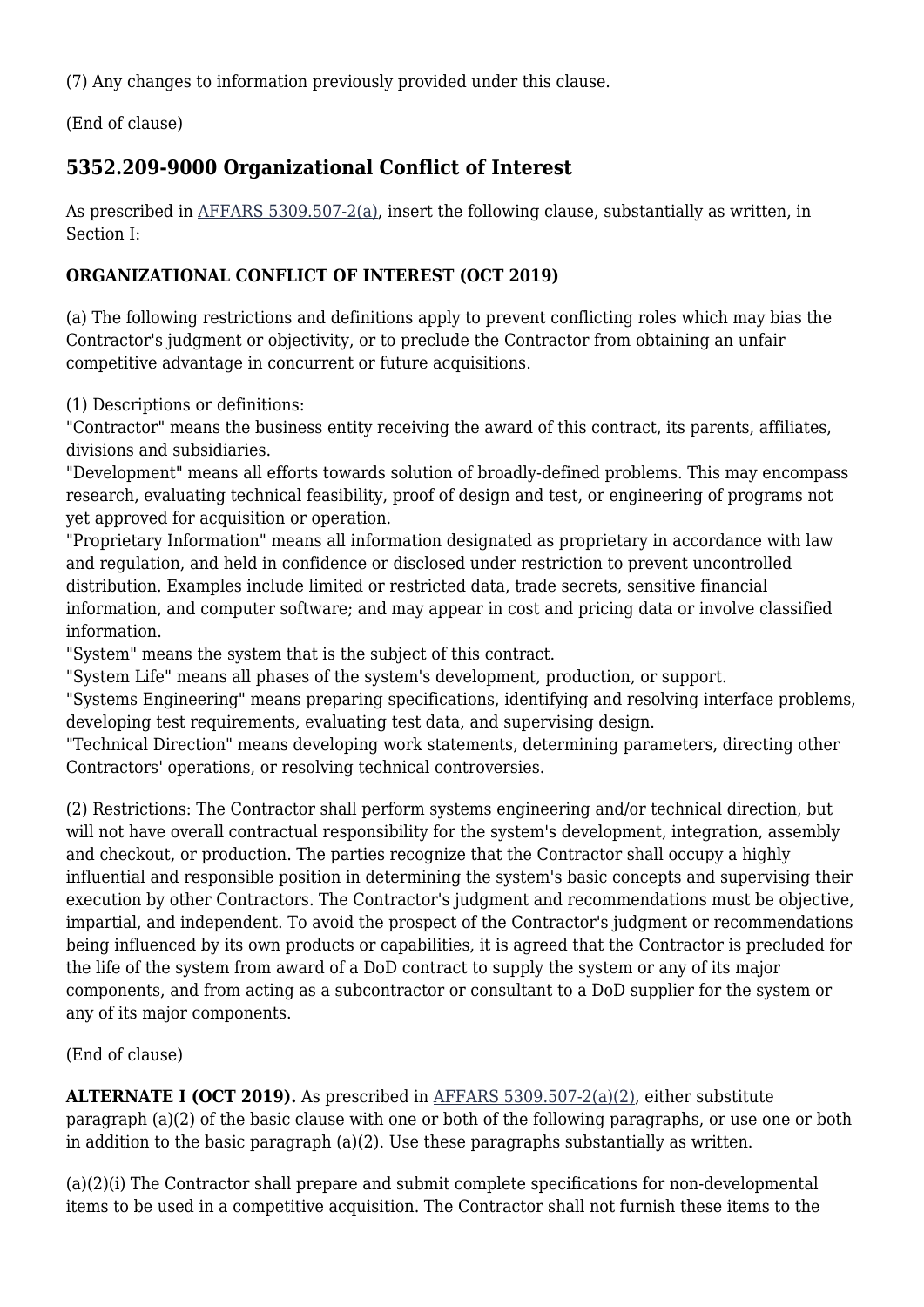DoD, either as a prime or subcontractor, for the duration of the initial production contract plus (insert a specific period of time or an expiration date).

(a)(2)(ii) The Contractor shall either prepare or assist in preparing a work statement for use in competitively acquiring the (identify the system or services), or provide material leading directly, predictably, and without delay to such a work statement. The Contractor may not supply (identify the services, the system, or the major components of the system) for a period (state the duration of the constraint, however, the duration of the initial production contract shall be the minimum), as either the prime or subcontractor unless it becomes the sole source, has participated in the design or development work, or more than one Contractor has participated in preparing the work statement.

**ALTERNATE II (OCT 2019).** As prescribed in **AFFARS** 5309.507-2(a)(3), either substitute paragraph (a)(2) of the basic clause with the following paragraph, or add the following in addition to the basic restriction. Renumber the paragraphs as needed if more than one restriction applies. Use this paragraph, substantially as written.

(a)(2) The Contractor shall participate in the technical evaluation of other Contractors' proposals or products. To ensure objectivity, the Contractor is precluded from award of any supply or service contract or subcontract for the system or its major components. This restriction shall be effective for (insert a definite period of time). This does not apply to other technical evaluations concerning the system.

**ALTERNATE III (OCT 2019).** As prescribed in [AFFARS 5309.507-2\(a\)\(4\),](https://origin-www.acquisition.gov/%5Brp:link:affars-part-5309%5D) add the following paragraph (b) to the basic clause substantially as written:

(b) The Contractor may gain access to proprietary information of other companies during contract performance. The Contractor agrees to enter into company-to-company agreements to: (1) protect another company's information from unauthorized use or disclosure for as long as it is considered proprietary by the other company; and, (2) to refrain from using the information for any purpose other than that for which it was furnished. For information purposes, the Contractor shall furnish copies of these agreements to the contracting officer. These agreements are not intended to protect information which is available to the Government or to the Contractor from other sources and furnished voluntarily without restriction.

**ALTERNATE IV (OCT 2019).** As prescribed in [AFFARS 5309.507-2\(a\)\(5\),](https://origin-www.acquisition.gov/%5Brp:link:affars-part-5309%5D) add the following paragraph (b) to the basic clause. If Alternate III is also used, renumber this to paragraph (c). (b) The Contractor agrees to accept and to complete all issued task orders, and not to contract with Government prime Contractors or first-tier subcontractors in such a way as to create an organizational conflict of interest.

**ALTERNATE V (OCT 2019).** As prescribed in [AFFARS 5309.507-2\(a\)\(6\)](https://origin-www.acquisition.gov/%5Brp:link:affars-part-5309%5D), add the following paragraph (b) to the basic clause substantially as written. If more than one Alternate is used, renumber this paragraph accordingly.

(b) The Contractor agrees to accept and to complete issued delivery orders, provided that no new organizational conflicts of interest are created by the acceptance of that order. The contracting officer shall identify the organizational conflict of interest in each order. The Contractor shall not contract with Government prime Contractors or first-tier subcontractors in such a way as to create an organizational conflict of interest.

**ALTERNATE VI (OCT 2019).** As prescribed in [AFFARS 5309.507-2\(a\)\(7\),](https://origin-www.acquisition.gov/%5Brp:link:affars-part-5309%5D) add the following paragraph (b) to the basic clause substantially as written. If either Alternate III or IV or both are used, renumber this paragraph accordingly.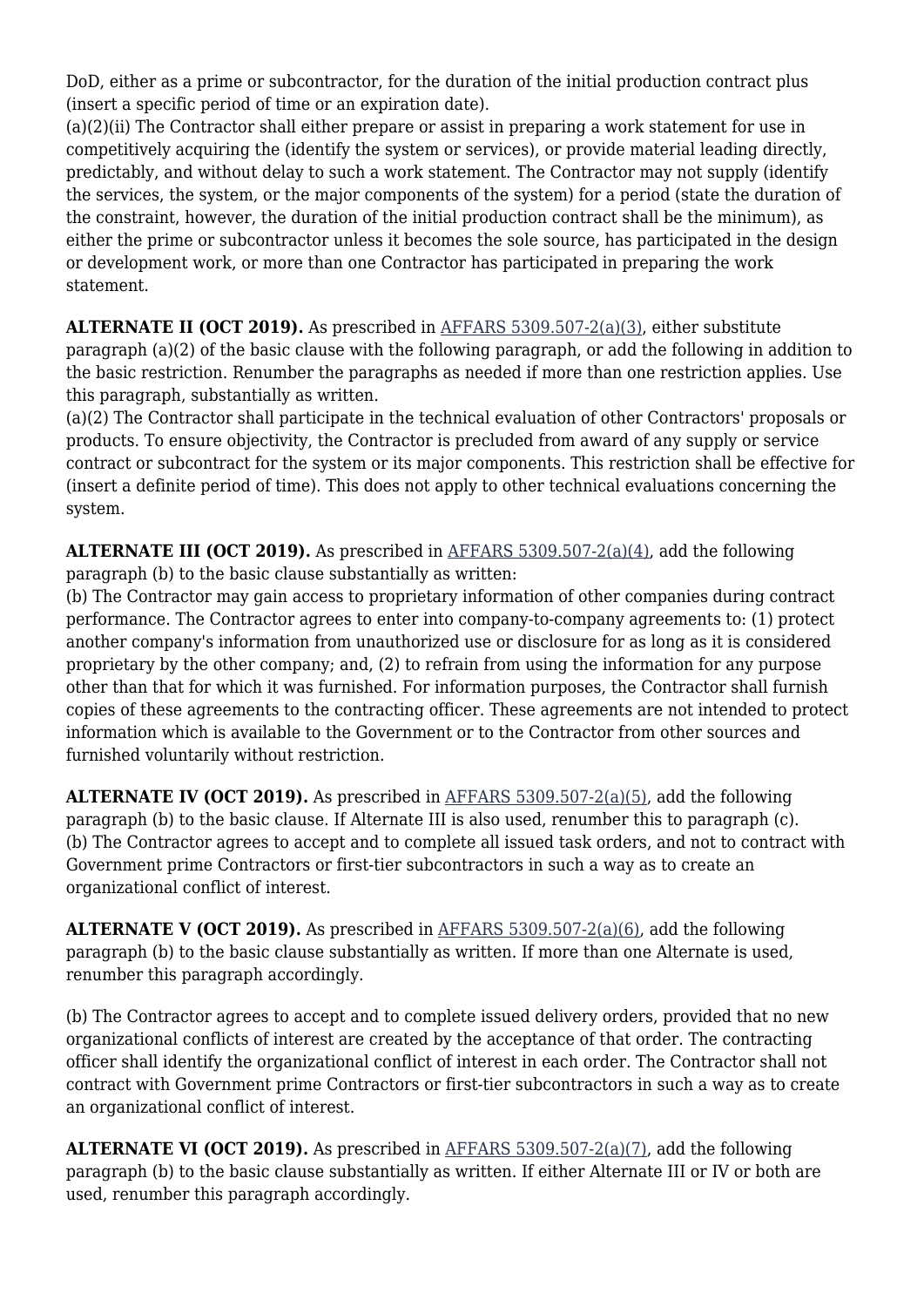(b) The above restrictions shall be included in all subcontracts, teaming arrangements, and other agreements calling for performance of work which is subject to the organizational conflict of interest restrictions identified in this clause, unless excused in writing by the contracting officer.

## **5352.209-9001 Potential Organizational Conflict of Interest**

As prescribed in [AFFARS 5309.507-2\(b\),](https://origin-www.acquisition.gov/%5Brp:link:affars-part-5309%5D) insert the following provision, substantially as written in Section L:

## **POTENTIAL ORGANIZATIONAL CONFLICT OF INTEREST (OCT 2019)**

(a) There is potential organizational conflict of interest (see FAR Subpart 9.5, Organizational and Consultant Conflicts of Interest) due to (state the nature of the proposed conflict). Accordingly:

(1) Restrictions are needed to ensure that (state the nature of the proposed restraint and the applicable time period).

(2) As a part of the proposal, the offeror shall provide the contracting officer with complete information of previous or ongoing work that is in any way associated with the contemplated acquisition.

(b) If award is made to the offeror, the resulting contract may include an organizational conflict of interest limitation applicable to subsequent Government work, at either a prime contract level, at any subcontract tier, or both. During evaluation of proposals, the Government may, after discussions with the offeror and consideration of ways to avoid the conflict of interest, insert a special provision in the resulting contract which shall disqualify the offeror from further consideration for award of future contracts.

(c) The organizational conflict of interest clause included in this solicitation may be modified or deleted during negotiations.

(End of provision)

**ALTERNATE I (OCT 2019)**. At the discretion of the contracting officer, substitute the following paragraph (b) for paragraphs (b) and (c) in the basic provision:

(b) The organizational conflict of interest clause in this solicitation may not be modified or deleted.

## **5352.217-9000 Long Lead Limitation of Government Liability**

As prescribed in [AFFARS 5317.7406,](https://origin-www.acquisition.gov/%5Brp:link:affars-part-5317%5D#p53177406) insert the following clause in solicitations and contracts:

## **LONG LEAD LIMITATION OF GOVERNMENT LIABILITY (OCT 2019)**

(a) In performing this contract, the contractor is not authorized to make expenditures or incur obligations exceeding \$[*insert dollar amount*].

(b) The maximum amount for which the Government shall be liable if this contract is terminated (i.e., costs already incurred and those associated with termination) is \$[*insert dollar amount*].

(c) The contractor shall notify the contracting officer in writing whenever there is reason to believe that, within the next 60 days, the costs expected to be incurred under this contract, when added to all costs previously incurred, will exceed 75 percent of the total amount allotted to the contract by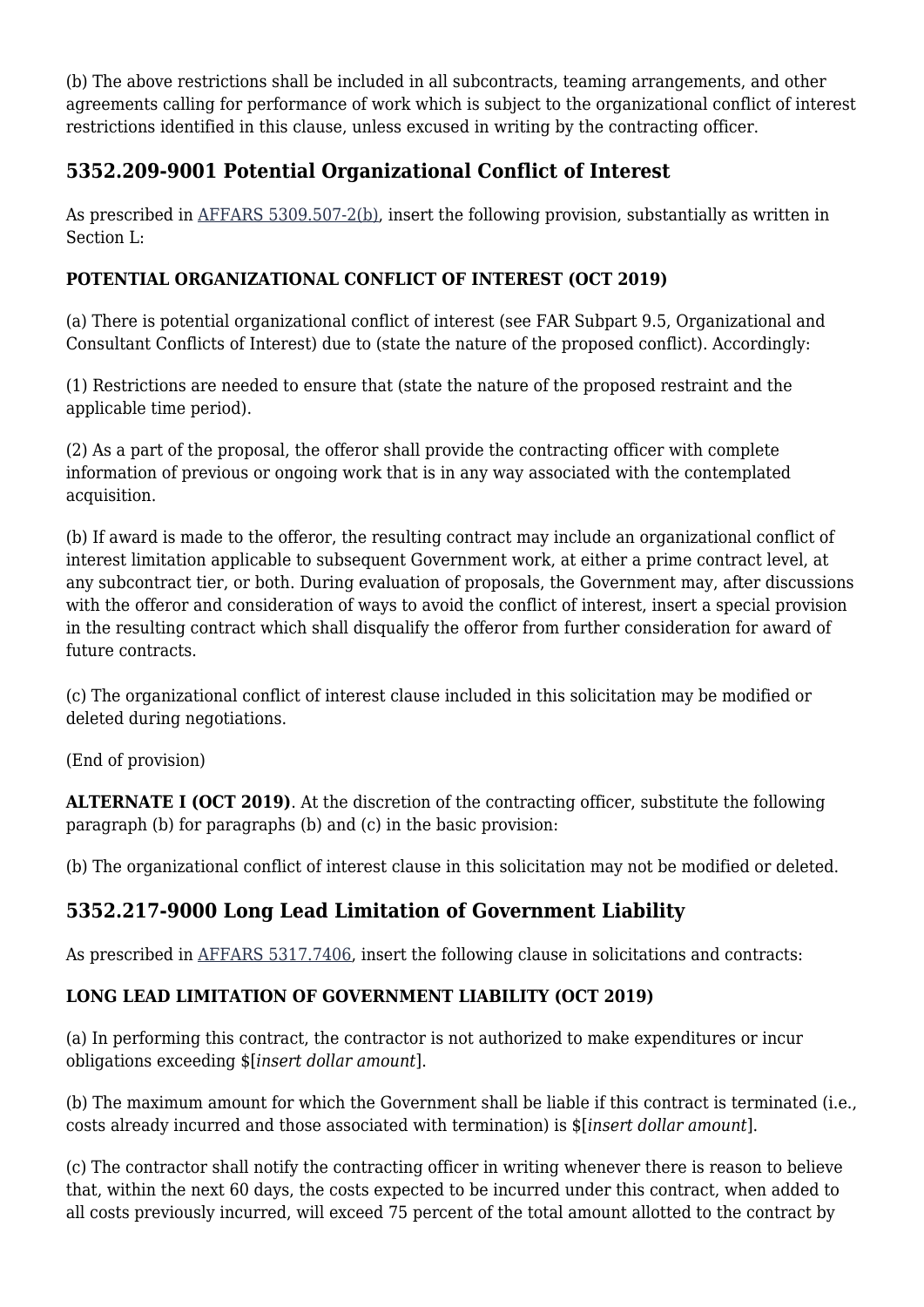the Government. The notice shall state the estimated amount of additional funds required to continue performance for the specified schedule period, limited by the not-to-exceed contract value.

(d) Sixty days before the end of the specified schedule period, the contractor shall give notice to the contracting officer of the estimated amount of additional funds required to continue long lead contract performance, when the funds will be needed, and any agreed to extension period specified in the Schedule.

(End of clause)

## **5352.223-9000 Elimination of Use of Class I Ozone Depleting Substances (ODS)**

As prescribed in [AFFARS 5323.804-90](https://origin-www.acquisition.gov/%5Brp:link:affars-part-5323%5D#p5323804), insert the following clause in solicitations and contracts:

### **ELIMINATION OF USE OF CLASS I OZONE DEPLETING SUBSTANCES (ODS) (OCT 2019)**

(a) Contractors shall not:

(1) Provide any service or product with any specification, standard, drawing, or other document that requires the use of a Class I ODS in the test, operation, or maintenance of any system, subsystem, item, component, or process; or

(2) Provide any specification, standard, drawing, or other document that establishes a test, operation, or maintenance requirement that can only be met by use of a Class I ODS as part of this contract/order.

(b) For the purposes of Air Force policy, the following products that are pure (i.e., they meet the relevant product specification identified in [AFI 32-7086](http://static.e-publishing.af.mil/production/1/af_a4/publication/afi32-7086/afi32-7086.pdf)) are Class I ODSs:

(1) Halons: 1011, 1202, 1211, 1301, and 2402;

(2) Chlorofluorocarbons (CFCs): CFC-11, CFC-12, CFC-13, CFC-111, CFC-112, CFC-113, CFC-114, CFC-115, CFC-211, CFC-212, CFC-213, CFC-214, CFC-215, CFC-216, and CFC-217, and the blends R-500, R-501, R-502, and R-503; and

(3) Carbon Tetrachloride, Methyl Chloroform, and Methyl Bromide.

(End of clause)

## **5352.223-9001 Health and Safety on Government Installations**

As prescribed in [AFFARS 5323.9001,](https://origin-www.acquisition.gov/%5Brp:link:affars-part-5323%5D#p53239001) insert the following clause in solicitations and contracts:

### **HEALTH AND SAFETY ON GOVERNMENT INSTALLATIONS (OCT 2019)**

(a) In performing work under this contract on a Government installation, the contractor shall:

(1) Take all reasonable steps and precautions to prevent accidents and preserve the health and safety of contractor and Government personnel performing or in any way coming in contact with the performance of this contract; and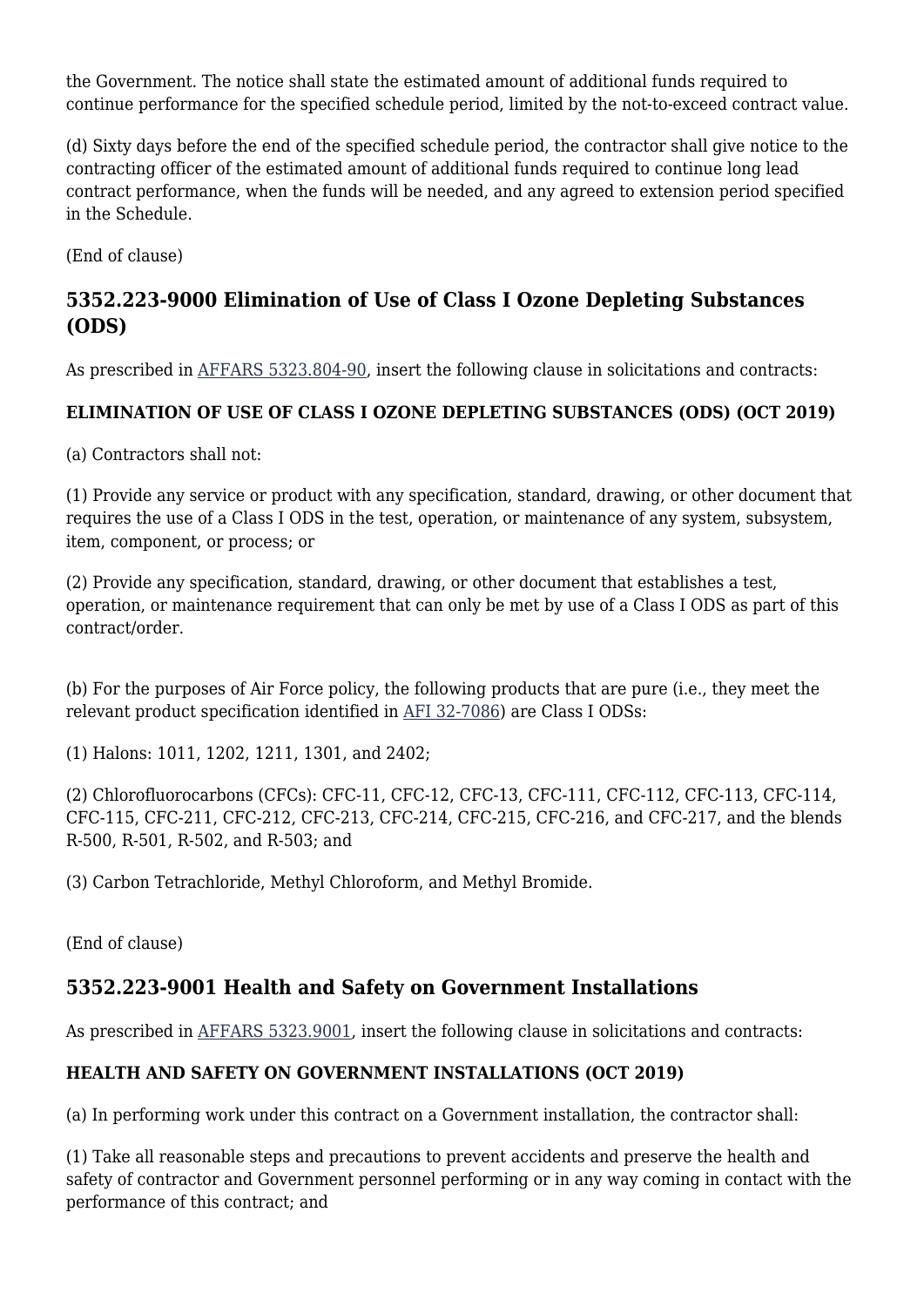(2) Take such additional immediate precautions as the contracting officer may reasonably require for health and safety purposes.

(b) The contracting officer may, by written order, direct Air Force Occupational Safety and Health (AFOSH) Standards and/or health/safety standards as may be required in the performance of this contract and any adjustments resulting from such direction will be in accordance with the Changes clause of this contract.

(c) Any violation of these health and safety rules and requirements, unless promptly corrected as directed by the contracting officer, shall be grounds for termination of this contract in accordance with the Default clause of this contract.

(End of clause)

## **5352.228-9101 Insurance Certificate Requirement in Spain (USAFE)**

As prescribed at [AFFARS 5328.310-90,](https://origin-www.acquisition.gov/%5Brp:link:affars-part-5328%5D#p5328310) insert the following clause in solicitations and contracts:

### **INSURANCE CERTIFICATE REQUIREMENT IN SPAIN (USAFE) (OCT 2019)**

(a) Below follows the Insurance Certificate required for any Third Country National (TCN) contractor, other than U.S. or Spanish, required for use under this contract. The certificate is provided to standardize base access procedures. It must be completed and signed by the policyholder and the insurer.

(b) The amount of coverage minimum is 90,151.82 Euros per insured party (personal injury), 60,101.21 Euros per accident (property damage), and 6, 010.12 Euros security deposit for legal fees. In all cases the amount of coverage, if different from the above amounts, will be determined by the insurer, except in situations where the minimum coverage applies.

(c) The request for base access and the insurance certificate should be processed in accordance with [DoD Foreign Clearance Guide](https://www.fcg.pentagon.mil/) instructions for Spain.

(d) Complete the following certification:

Certificate of Insurance

#### **CERTIFICATE OF INSURANCE COVERAGE OF THE CIVIL LIABILITY REFERRED TO UNDER ARTICLE 5 OF ANNEX 6 TO THE AGREEMENT BETWEEN THE KINGDOM OF SPAIN AND THE UNITED STATES OF AMERICA ON COOPERATION FOR THE DEFENSE.**

| The insurance Company |                                                               |       |         | with legal domicile in |      |  |
|-----------------------|---------------------------------------------------------------|-------|---------|------------------------|------|--|
|                       |                                                               |       | Tel:    |                        | ΟĪ   |  |
| οf                    | Spanish/US nationality, registered in the Mercantile Registry |       |         |                        |      |  |
| Date:                 | Number                                                        | Book: | Section | Volume                 | Page |  |

#### **CERTIFIES**

That *(insert contractor or company name)* of the nationality has contracted with this company Policy Number of civil liability against damages to persons or property which could arise from actions or omissions committed by any of their employees in the performance of their official functions/professional activities in Spain because of the contracts signed with U.S.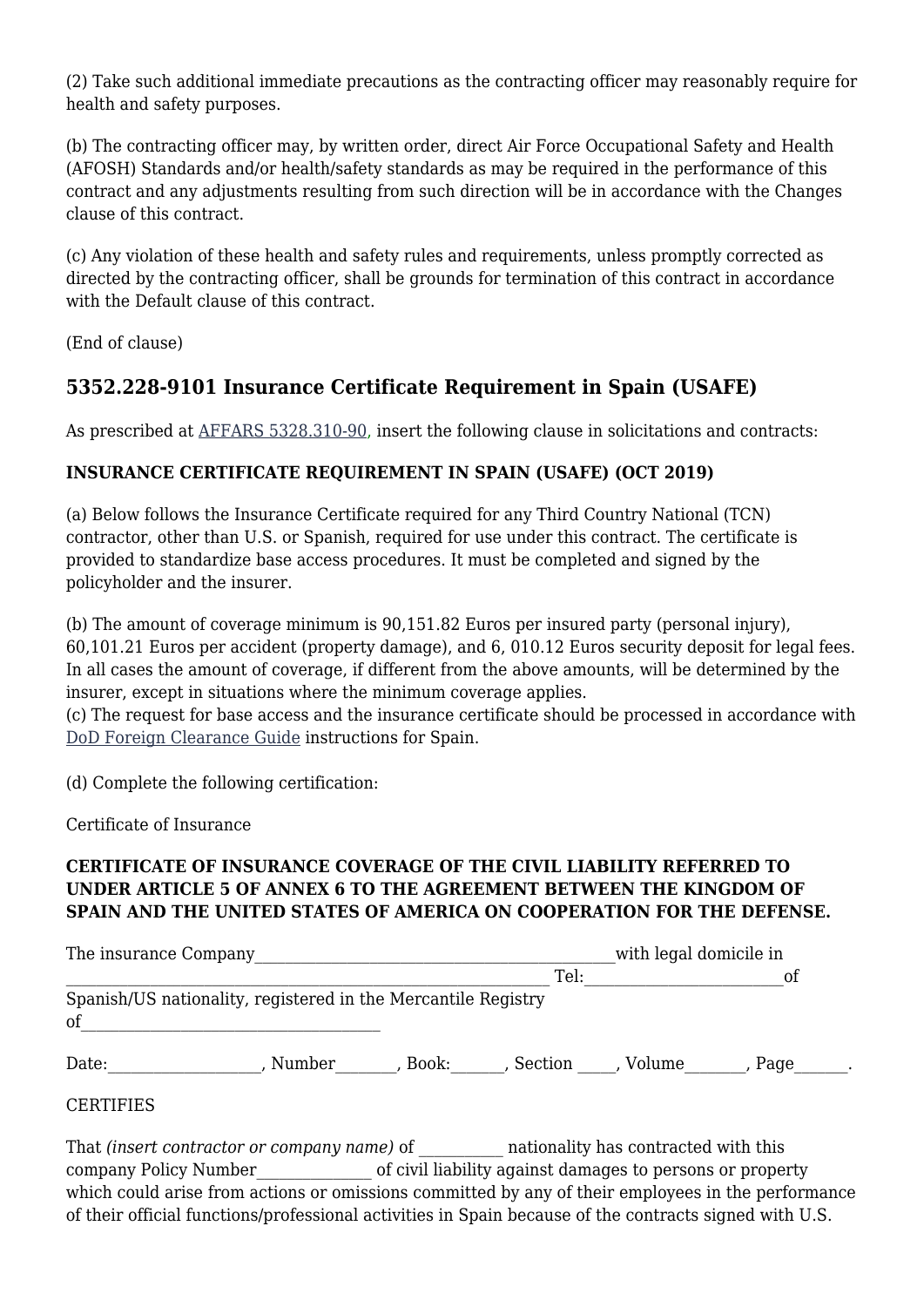Forces, and during the visit which, in respect of such contract, they may make to Spain, according to the general conditions in force for this type of insurance and also to the special conditions created for this purpose in the Spanish-U.S. Permanent Committee; that said company has paid the premium according to the agreed conditions; and that such Policy is in force.

The Policy establishes as coverage of the mentioned risks the following amounts:

#### *INDEMNITY LIMITS:*

- For casualty: --------------------------601,012.10 Euros

With the following sub-limits for each injured person:

- For personal liability: ----------------90,151.82 Euros

- For property damage: ---------------- 60,101.21 Euros

- For Judiciary Bond: -------------------- 6,010.12 Euros

The granted coverage is effective from through through through and does not include any type of franchise, or similar limitation, to be deducted from the mentioned guarantees or any clause which requires the submission to any type of arbitration. The underwriting insurance company considers that the established amounts adequately cover the insured risks.

The policy sets forth the following clauses:

1. "The insurance company waives any right of subrogation against the United States of America which may arise by reason of any payment under this Policy."

2. "The parties hereto explicitly agree to submit to the jurisdiction of the Spanish Courts of Law and to the Spanish Laws to settle any matter related to the construction or enforcement of the clauses and conditions of this Policy."

|     |  | IN WITNESS HEREOF, the present document is signed in |  |
|-----|--|------------------------------------------------------|--|
| the |  |                                                      |  |

For the Insured Company *(signature)* For the Insurance *(signature)*

(Courtesy Translation)

Certificado de Cobertura de Seguro

#### **CERTIFICADO DE COBERTURA DE SEGURO DE LA RESPONSABILIDAD CIVIL A QUE SE REFIERE EL ARTICULO 5 DEL ANEXO 6 AL CONVENIO ENTRE EL REINO DE ESPAÑA Y LOS ESTADOS UNIDOS DE AMERICA SOBRE COOPERACION PARA LA DEFENSA.**

| La Compañia de Seguros |       |       |                                                                            | con domicilio social en la |         |  |  |
|------------------------|-------|-------|----------------------------------------------------------------------------|----------------------------|---------|--|--|
| Calle/Avda./Pla.       |       |       | $Tlfo.$ :                                                                  |                            |         |  |  |
|                        |       |       | de nacionalidad española/norteamericana, inscrita en el Registro Mercantil |                            |         |  |  |
| de                     |       | fecha | Número                                                                     | Libro                      | Sección |  |  |
| Tomo                   | Folio |       |                                                                            |                            |         |  |  |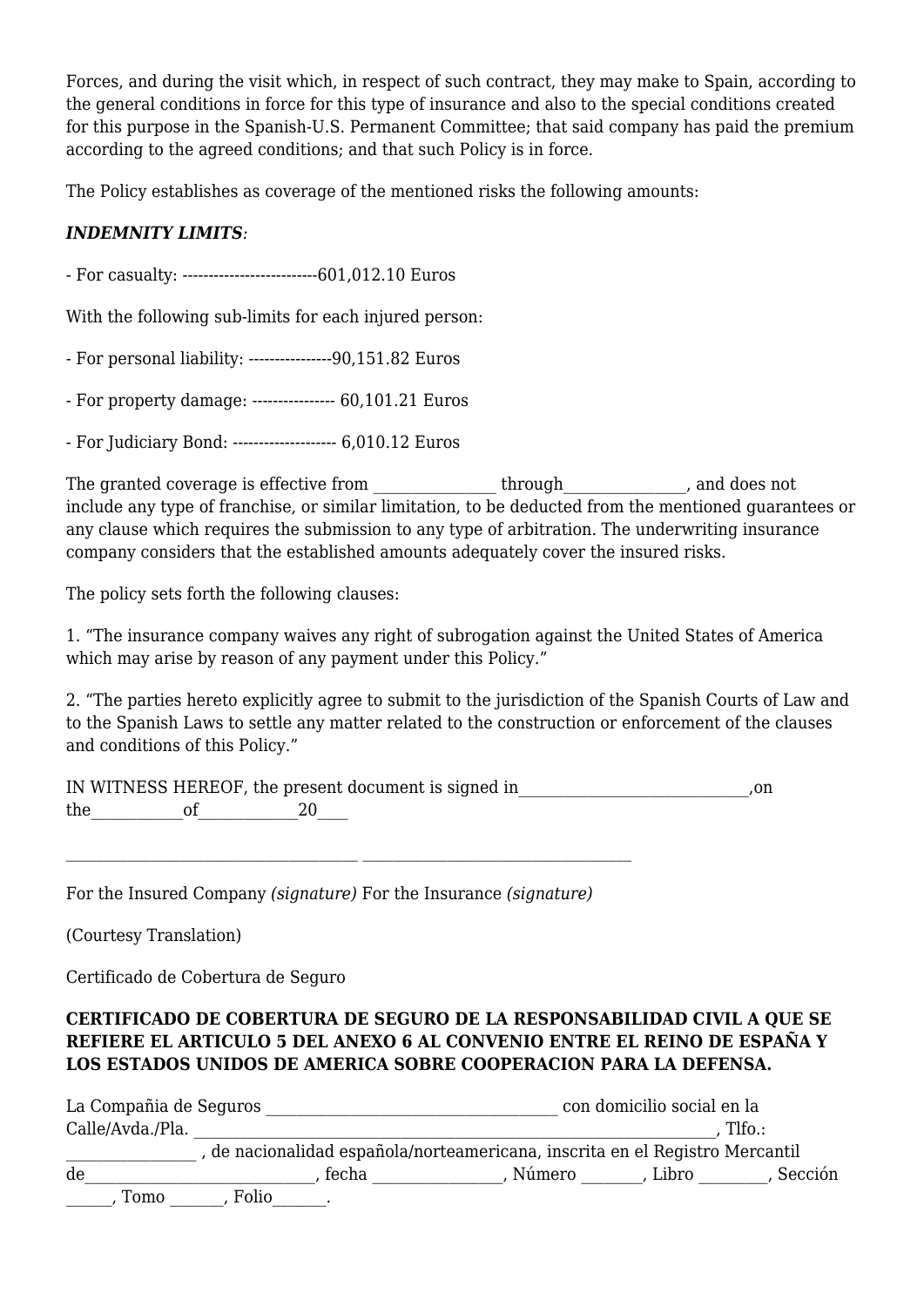#### CERTIFICA:

Que *\_\_\_(nombre del individuo o la empresa)\_\_\_\_\_\_\_\_\_\_\_\_\_\_,* de nacionalidad \_\_\_\_\_\_\_\_\_\_\_\_\_\_\_\_\_\_\_\_\_\_\_\_\_, tiene suscrita con esta Compañia la Póliza número \_\_\_\_\_\_\_\_\_\_\_\_\_\_\_\_\_\_\_\_\_\_\_\_\_\_\_\_, de responsabilidad civil contra daños a personas y cosas que pudieran derivarse de acciones u omisiones realizadas por sus empleados en el desempeño de sus funciones oficiales/actividades profesionales en España con ocasión de su contracto con las Fuerzas de los EE.UU. y con la visita que en relación con dicho contrato realicen sus empleados a España, según las condiciones generales vigentes para este tipo de seguros y además las condiciones especiales elaboradas a este fin en el Comité Permanente Hispano-Norteamericano; habiéndose satisfecho la prima según las condiciones pactadas, y encontrándose dicha Póliza en vigor.

La Póliza establece como cobertura de los riesgos mencionados las siguientes cuantías:

#### *LIMITES DE INDEMNIZACION:*

- Por siniestro: -------------------------- 601.012,10 Euros

Con los siguientes sublímites por perjudicado:

- Por daños personales: ---------------- 90.151,82 Euros

- Por daños materiales: ---------------- 60.101,21 Euros

- Por fianzas judiciales: ----------------- 6.010,12 Euros

Las coberturas otorgadas son efectivas desde el \_\_\_\_\_\_\_\_\_\_\_\_\_\_\_\_\_\_\_\_\_\_\_\_\_\_\_, hasta el \_\_\_\_\_\_\_\_\_\_\_\_\_\_\_\_\_\_\_\_\_\_\_\_\_, no incluyéndose en las mismas ningún tipo de franquicia o limitación similar a deducir de las garantías indicadas ni ninguna disposición que requiera la sumisión a cualquier tipo de arbitraje. La Compañia aseguradora que suscribe considera que las cuantías establecidas cubren adecuadamente los riesgos asegurados.

La Póliza establece las siguientes cláusulas:

1. "La Compañia Aseguradora renuncia a cualquier derecho de subrogación contra los Estados Unidos de América que pueda provenir por razones diferentes a pago, bajo la Póliza epígrafiada."

2. "Las partes se someten expresamente a la jurisdicción de los tribunales españoles y al derecho español para resolver cualquier cuestión relativa a la interpretación o aplicación de las cláusulas y condiciones de la Póliza."

Y para que conste a los efectos oportunos, se firma el presente en \_\_\_\_\_\_\_\_\_\_\_\_\_\_\_\_\_\_ a \_\_\_\_\_\_\_\_\_\_\_\_\_\_\_ de \_\_\_\_\_\_\_\_\_\_\_\_\_ 20\_\_\_.

Tomador: Asegurador:

(END OF CERTIFICATE) (End of Clause)

## **5352.242-9000 Contractor Access to Air Force Installations**

As prescribed in [AFFARS 5342.490-1,](https://origin-www.acquisition.gov/%5Brp:link:affars-part-5342%5D#p53424901) insert a clause substantially the same as the following clause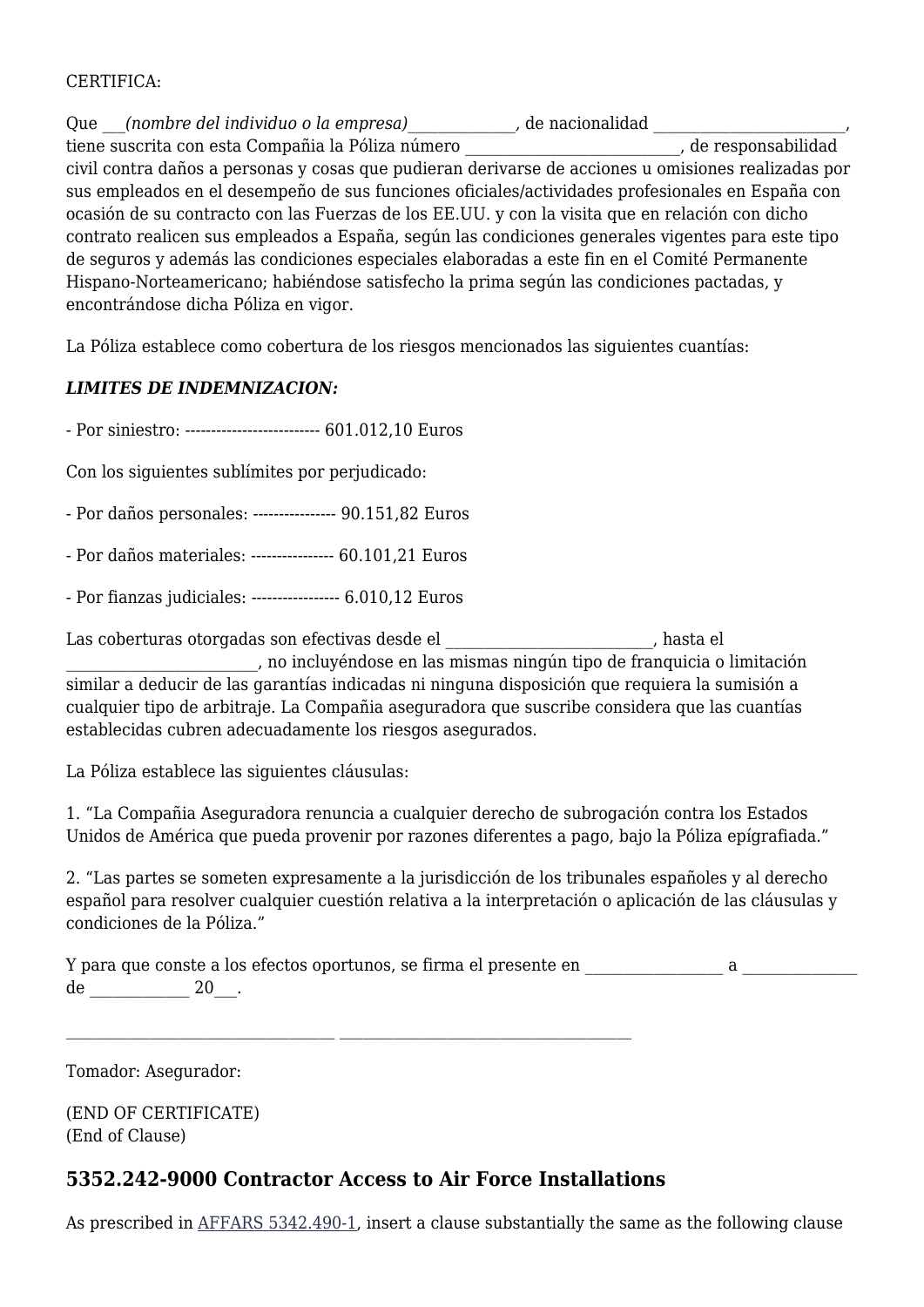in solicitations and contracts:

#### **CONTRACTOR ACCESS TO AIR FORCE INSTALLATIONS (OCT 2019)**

(a) The contractor shall obtain base identification and vehicle passes, if required, for all contractor personnel who make frequent visits to or perform work on the Air Force installation(s) cited in the contract. Contractor personnel are required to wear or prominently display installation identification badges or contractor-furnished, contractor identification badges while visiting or performing work on the installation.

(b) The contractor shall submit a written request on company letterhead to the contracting officer listing the following: contract number, location of work site, start and stop dates, and names of employees and subcontractor employees needing access to the base. The letter will also specify the individual(s) authorized to sign for a request for base identification credentials or vehicle passes. The contracting officer will endorse the request and forward it to the issuing base pass and registration office or Security Forces for processing. When reporting to the registration office, the authorized contractor individual(s) should provide a valid driver's license, current vehicle registration, valid vehicle insurance certificate, and [*insert any additional requirements to comply with local security procedures*] to obtain a vehicle pass.

(c) During performance of the contract, the contractor shall be responsible for obtaining required identification for newly assigned personnel and for prompt return of credentials and vehicle passes for any employee who no longer requires access to the work site.

(d) When work under this contract requires unescorted entry to controlled or restricted areas, the contractor shall comply with *[insert any additional requirements to comply with [AFI 31-101](http://static.e-publishing.af.mil/production/1/af_a4/publication/afi31-101/generic_wms.pdf), Integrated Defense, and [DODMAN5200.02\\_AFMAN 16-1405,](https://static.e-publishing.af.mil/production/1/saf_aa/publication/dodman5200.02_afman16-1405/dodm5200.02_afman16-1405.pdf) Air Force Personnel Security Program]* citing the appropriate paragraphs as applicable.

(e) Upon completion or termination of the contract or expiration of the identification passes, the prime contractor shall ensure that all base identification passes issued to employees and subcontractor employees are returned to the issuing office.

(f) Failure to comply with these requirements may result in withholding of final payment.

(End of clause)

## **5352.242-9001 Common Access Cards (CAC) for Contractor Personnel**

As prescribed in [AFFARS 5342.490-2,](https://origin-www.acquisition.gov/%5Brp:link:affars-part-5342%5D#p53424902) insert a clause substantially the same as the following clause in solicitations and contracts:

#### **COMMON ACCESS CARDS (CAC) FOR CONTRACTOR PERSONNEL (OCT 2019)**

(a) For installation(s)/location(s) cited in the contract, contractors shall ensure Common Access Cards (CACs) are obtained by all contract or subcontract personnel who meet one or both of the following criteria:

(1) Require logical access to Department of Defense computer networks and systems in either:

- (i) the unclassified environment; or
- (ii) the classified environment where authorized by governing security directives.